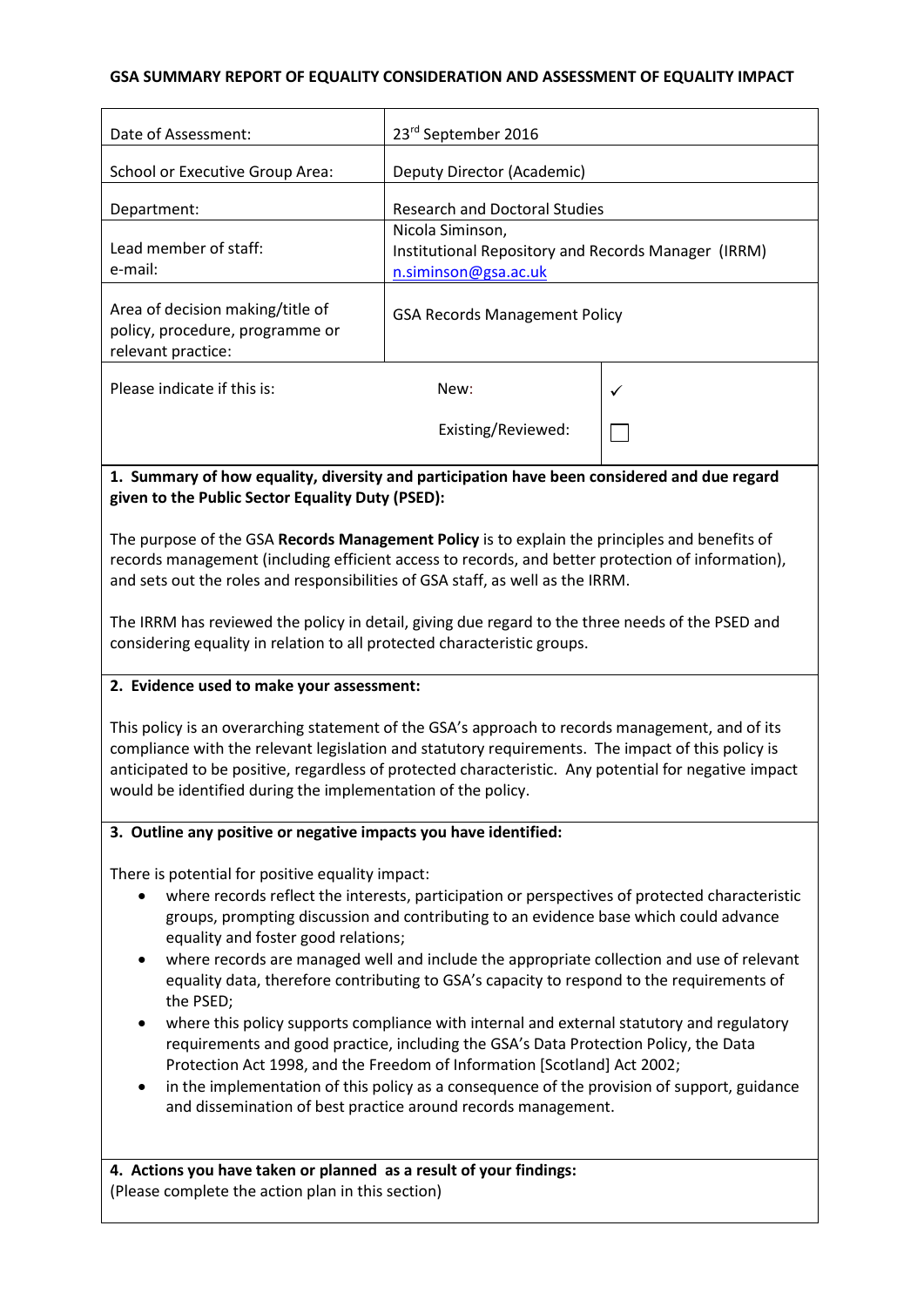| <b>Action</b>                                                                                                                                                                                                                                                                                                    | <b>Equality Impact</b>                                                                                                                                                                        | Person responsible | <b>Time frame</b>          |
|------------------------------------------------------------------------------------------------------------------------------------------------------------------------------------------------------------------------------------------------------------------------------------------------------------------|-----------------------------------------------------------------------------------------------------------------------------------------------------------------------------------------------|--------------------|----------------------------|
| Amend policy document<br>to ensure that:<br>references are<br>comprehensive (e.g.<br>to GSA Records<br>Management web<br>pages);<br>availability of<br>$\bullet$<br>guidance and support<br>is more clearly<br>signposted.                                                                                       | By adding further detail<br>and strengthening the<br>guidance available, the<br>potential for positive<br>equality impact will be<br>enhanced.                                                | Nicola Siminson    | October 2016-<br>completed |
| Collect evidence of<br>impact by monitoring<br>complaints, or issues<br>raised, in relation to data<br>protection breaches, and<br>report the outcome to<br>RKEC on an annual basis.                                                                                                                             | By collecting evidence of<br>the policy's impact, any<br>potential for negative<br>impact can be addressed<br>and positive impact<br>identified and<br>articulated.                           | Nicola Siminson    | October 2017               |
| Provide training on<br>records management,<br>raising awareness of its<br>benefits and of GSA staff<br>responsibilities; and as<br>part of this:<br>collect evidence on<br>how best to<br>implement records<br>management;<br>monitor issues<br>$\bullet$<br>arising in the<br>implementation of<br>this policy. | By providing training on<br>records management,<br>any potential negative<br>impact can be identified<br>and subsequently<br>addressed, and positive<br>impact identified and<br>articulated. | Nicola Siminson    | October 2017               |

### **5. Where/when will progress and the outcomes of your actions be reported and reviewed:** Progress and the outcomes of the above actions will be reported to and reviewed by the GSA Research and Knowledge Exchange Committee (RKEC), which meets on a termly basis.

### **6. How will your actions and intended outcomes contribute to the delivery of GSA's equality outcomes:**

The implementation of this policy has the potential to contribute to the delivery of Equality Outcomes by supporting the development of a more comprehensive evidence base.

Provision of guidance and support will enable staff to utilise and benefit from good records management practice, and has the potential to support evidence based consideration of the needs and perspectives of protected characteristic groups.

#### **The outcome of your assessment:**

| No action (no potential for negative or positive impact) |  |
|----------------------------------------------------------|--|
| Action to remove barriers/mitigate negative impact       |  |
| Action to promote positive impact                        |  |